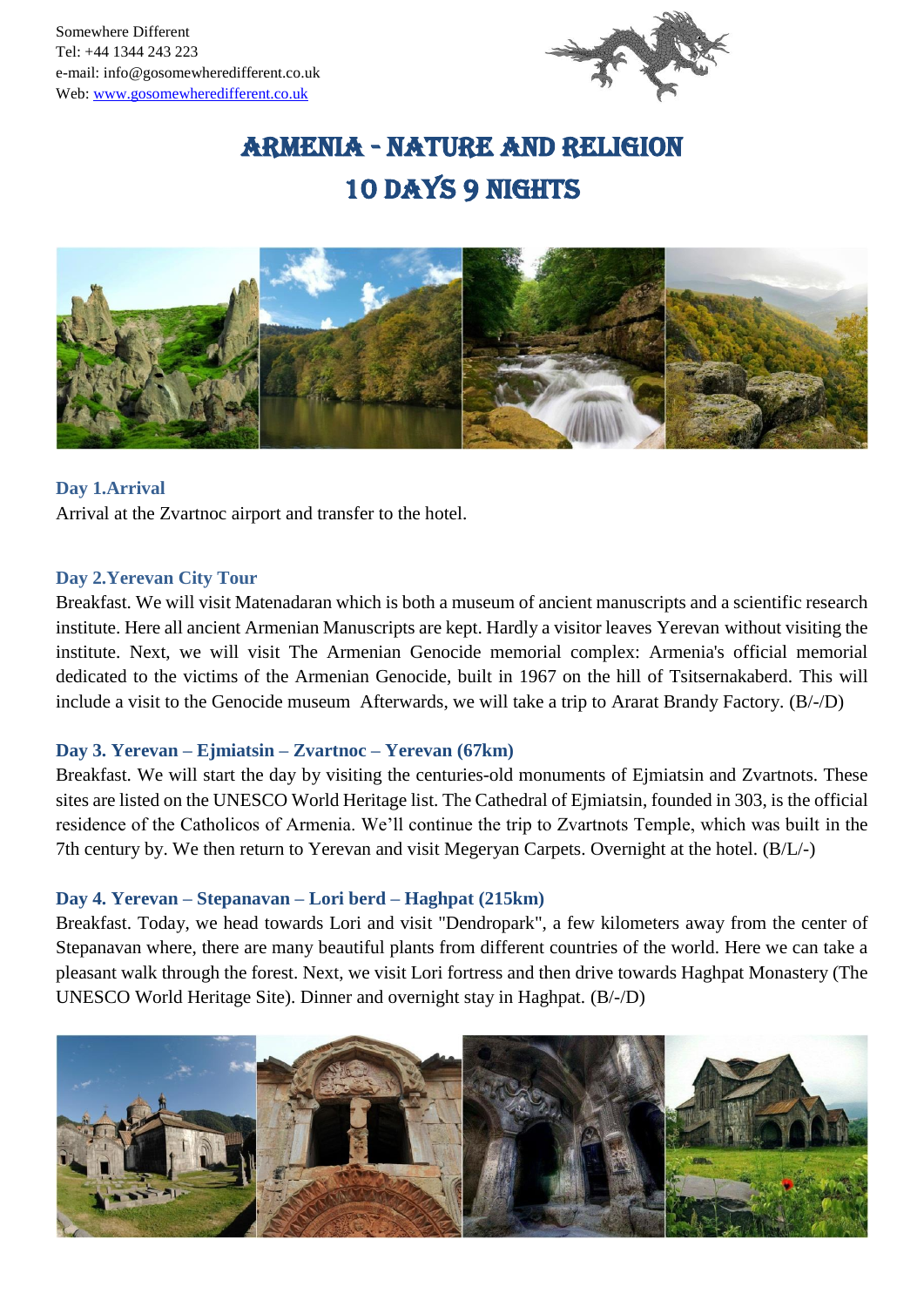Somewhere Different Tel: +44 1344 243 223 e-mail: info@gosomewheredifferent.co.uk Web: [www.gosomewheredifferent.co.uk](http://www.gosomewheredifferent.co.uk/)



## **Day 5: Haghpat – Akhtala –Lake Parz –Dilijan (160km)**

Breakfast. We begin with a visit to the monastery of Akhtala, which was built at the end of the 10th century. The main church at the compound is famous for its highly artistic frescoes, which cover the inside walls, the partitions, and the bearings of the building. We then visit Lake Parz where you'll enjoy the splendid panorama of the lake. Dinner and overnight in Dilijan. (B/-/D)

## **Day 6: Dilijan – Sevan – Noratus – Selim – Hermon (190km)**

Breakfast. We Depart towards Lake Sevan, which is one of the largest freshwater high-altitude lakes in Eurasia. Here you can enjoy the beautiful view of the island. We can visit two monasteries of the 10th century. Noratus which is most famous for its cemetery, the oldest part of which includes over 800 khachkars (stone crosses), which were carved between the 9th-17th centuries. Selim Carvansarai was an important center of commerce on the Great Silk Road.. Dinner and overnight in Hermon. (B/-/D)

## **Day 7. Hermon - Jermuk - Karahunj (Stonehenge) – Tatev – Goris (260km)**

Breakfast. Today, we head to the famous spa city of Armenia: Jermuk , a town in [Southern Armenia,](http://wikitravel.org/en/Southern_Armenia) where much of the country's mineral water comes from. The countryside at this very high elevation resort is worth visiting as well, with canyons, forest and wildlife to explore. We will visit Karahunj or Zorakarer which are 3,500 years older than Stonehenge and 3,000 years older than the Pyramids. According to many archaeologists, Karahunj was a "temple with a very large-scale observatory", Then we will continue on to the monastery complex of Tatev  $(9<sup>th</sup>-13<sup>th</sup>$  centuries), which was the center of study in those times. To reach the monastery we ride the world's longest non-stoppable cable car. Next, we drive to Goris. Dinner and overnight in Goris. (B/-/D)

# **Day 8 .Goris – Khndzoresk -Noravank – Areni – KhorVirap– Yerevan (300km)**

Breakfast. First, we visit Khndzoresk, which is a village and rural community (municipality) in the South-East of Armenia, in the province (marz) of Syunik. We head to Vayots Dzor region and Noravank Monastery ( $12<sup>th</sup>$ -13th century) situated on the edge of a precipice. Lunch will be in a local home. Here you witness the preparation of the Armenian "Barbeque". Next we continue on to Areni winery which is a 6100-year-old winery that was discovered in 2007. Afterwards, we head to the Ararat region to visit the Monastery of KhorVirap, the famous pilgrimage site, visited by Pope John Paul II. KhorVirap means ''deep gorge'' From here a breathtaking panoramic view opens up to the biblical Mount Ararat. In the evening, we head back to Yerevan.  $(B/L/-)$ 



# **Day 9. Yerevan – Garni – Geghard – Yerevan (90km)**

Breakfast. The day begins with a trip to Garni (about 30 km from Yerevan) which is the only pagan temple preserved in Armenia from pagan times. It was dedicated to the God Mihr. By taking the 4x4 cars we visit Garni's gorge to see the "Symphony of stones". We will visit a local house where you can have the opportunity